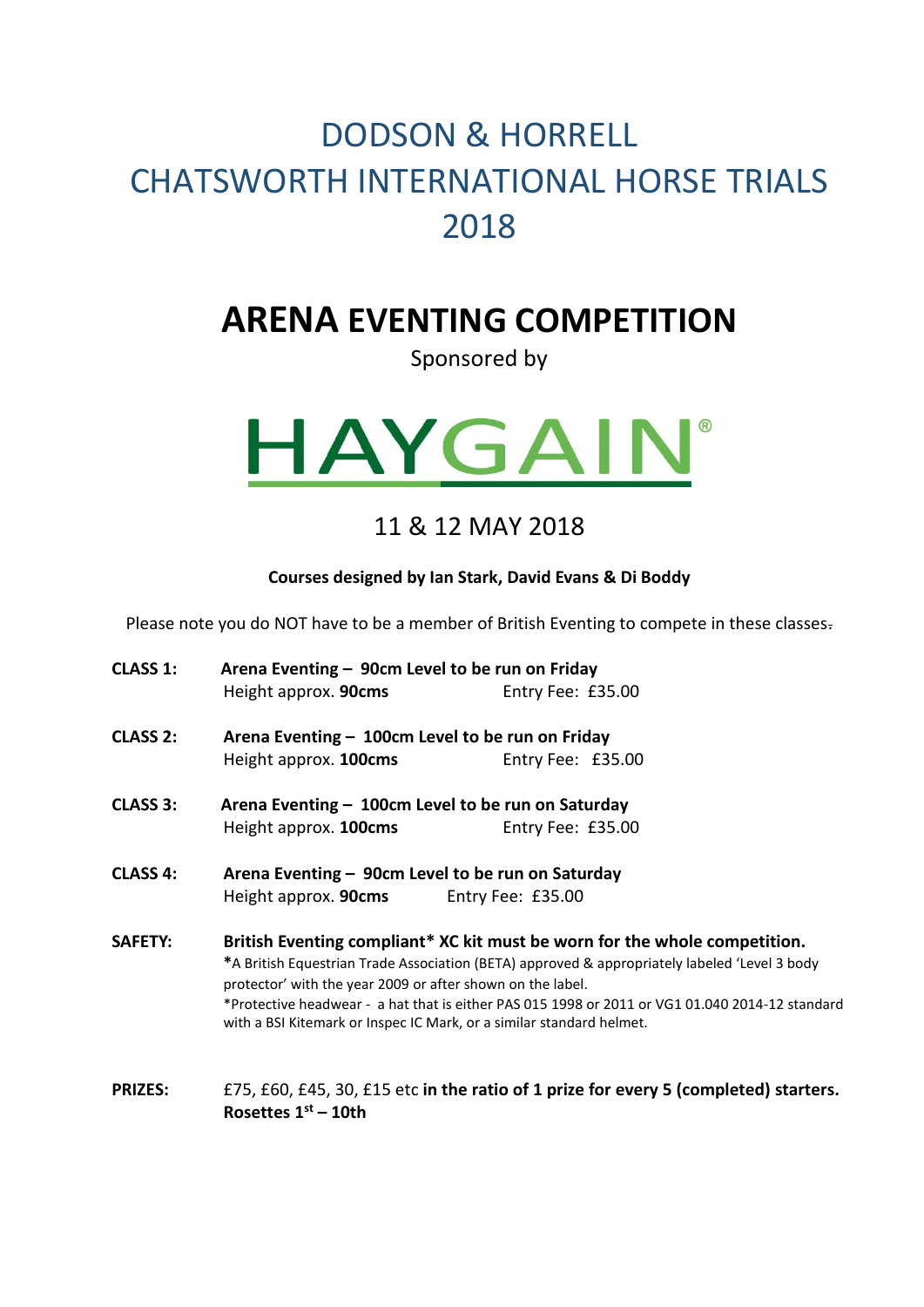#### **TWO PHASE COMPETITION**

#### **FIRST PHASE – SHOW JUMPING**

| Speed 350mpm with time allowed |              |
|--------------------------------|--------------|
| Approx. 9 fences               |              |
| First refusal                  | 5 penalties  |
| Second refusal                 | 10 penalties |
| Third refusal                  | Elimination  |
| Fall of horse or rider         | Elimination  |
| <b>Exceeding time allowed</b>  | Elimination  |

#### **SECOND PHASE – CROSS COUNTRY**

| Speed 400mpm with a 10 second time window |              |
|-------------------------------------------|--------------|
| Approx. 9 fences                          |              |
| First refusal                             | 20 penalties |
| Second refusal                            | 40 penalties |
| Third refusal                             | Elimination  |
| Fall of horse or rider                    | Elimination  |

There will be an optimum time in this section with a 10 second window

| Any time UNDER optimum | 1 penalty per second |
|------------------------|----------------------|
|                        |                      |

Any time OVER optimum 1 penalty per second above the 10 second window

Time penalties will not be incurred within the 10 second window but the ranking will be decided on those with ZERO penalties closest to optimum time

**ON-LINE ENTRIES: Open 26th March 2018 on** [www.bdwp.co.uk/chu](http://www.bdwp.co.uk/chu)

**Entries close 23rd April 2018 or earlier if oversubscribed in which case a waiting list will be kept**

**Refunds – only if withdrawn before close of entries or replaced from waiting list**

**Withdrawals by 8 th May 1800 via email to** [ann@bdwp.co.uk](mailto:ann@bdwp.co.uk)

**Times: 9th May 1800 on** [www.bdwp.co.uk/](http://www.bdwp.co.uk/)chu

**Limited local stabling available. Please email** [info@chatsworthhorsetrials.co.uk](mailto:info@chatsworthhorsetrials.co.uk) **for further information.**